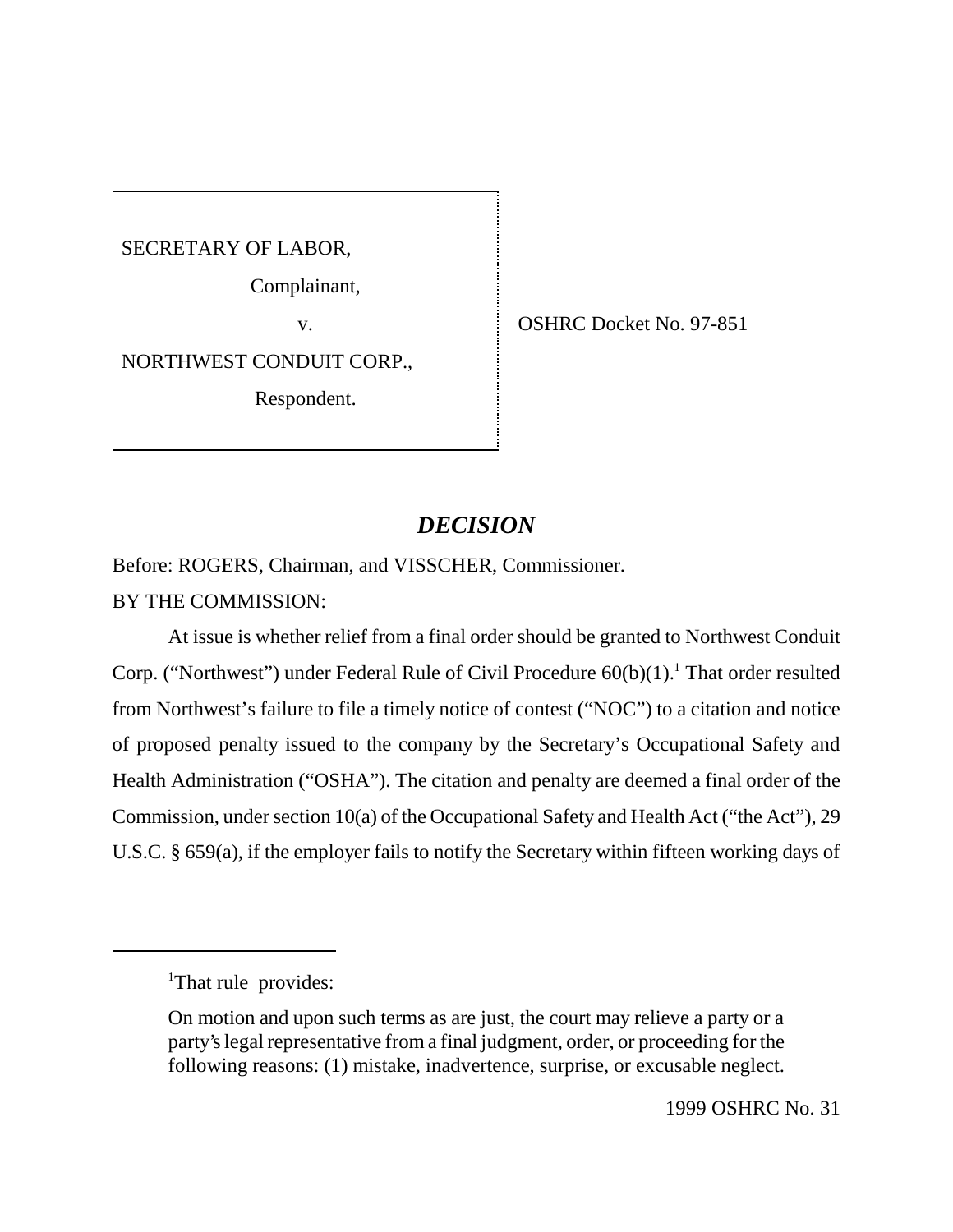receiving them that it intends to contest the citation or penalty.<sup>2</sup> For the reasons that follow, we find that the judge correctly granted relief.<sup>3</sup>

Jack Conie III, Northwest's president, received the citation on February 11, 1997.<sup>4</sup> He immediately asked for an informal conference with the OSHA area director, Deborah Zubaty. The earliest date they could schedule was February 25. At the conference, he and the area director could not reach an agreement to resolve the citation. Among other things, they discussed the final day for filing a NOC, *i.e.,* March 5. Conie also conferred with Zubaty by telephone on February 27, but without success in reaching an agreement.

Then, on February 27, knowing he would be out of town from Friday, February 28, through Wednesday, March 5, Conie contacted Roger Sabo, Northwest Conduit's attorney,

 $2$ Section 10(a) states:

If, after an inspection or investigation, the Secretary issues a citation under section 9(a) of this Act, he shall, within a reasonable time after the termination of such inspection or investigation, *notify the employer by certified mail* of the penalty, if any, proposed to be assessed under section 17 of this Act and that the employer has fifteen working days within which to notify the Secretary that he wishes to contest the citation or proposed assessment of penalty. *If, within fifteen working days from the receipt* of the notice issued by the Secretary *the employer fails to notify the Secretary* that he intends to contest the citation or proposed assessment of penalty, and no notice is filed by any employee or representative of employees under subsection © of this section within such time, *the citation and the assessment, as proposed, shall be deemed a final order of the Commission and not subject to review by any court or agency*.

(Emphasis added.)

<sup>3</sup>At one time, the Commission considered holding oral argument concerning the issues in this case. Upon further consideration, we conclude that oral argument would not assist the Commission in deciding this case. Furthermore, no party has requested oral argument.

<sup>4</sup>The citation alleged a serious cave-in hazard in violation of the trenching standard at  $\S$  1926.652(a), and it proposed a penalty of \$3000.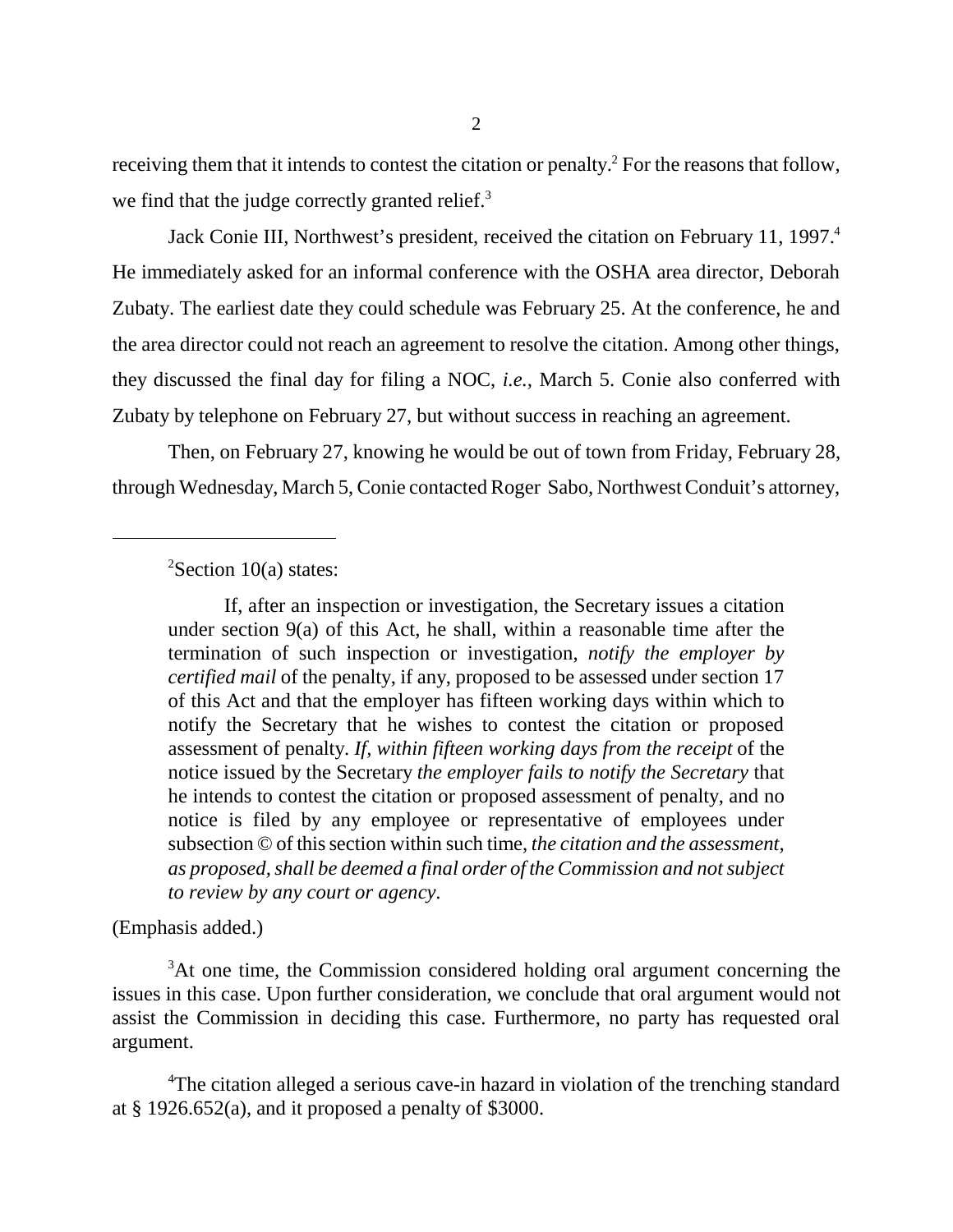to ask him to handle the matter. Here, a misunderstanding occurred. Conie testified that he thought he told Sabo to handle everything, because Conie would be out of town from February 28 through March 5. Sabo, however, testified that he understood that Conie would be in the office on February 28 and just wanted language for a counterproposal to present to the area director before leaving town that day. Sabo understood that Conie wished to "avoid the high cost that's associated with any OSHA case" by doing anything he could himself.

Therefore, Sabo faxed proposed language to Conie on the morning of February 28 along with advice to file a NOC if the language was not accepted. Conie was not at the office on February 28, however, having already left for the annual meeting of the National Association of Service Contractors, of which he was the president. Because Northwest has only "a small office" with Conie alone handling matters such as OSHA citations, no one examined the fax in his absence. Thus, when he returned to his office on March 6, he discovered that the citation had not been resolved and no NOC had been filed. He immediately contacted Sabo and found out what had happened. Sabo faxed and handdelivered a NOC to OSHA that same day, March 6.

At the hearing, Zubaty testified that OSHA considers a NOC timely if postmarked by the 15th working day after receipt of the citation, even if the NOC does not reach OSHA for several days. *See* 29 C.F.R. § 1903.17(a) ("notice of intention to contest shall be postmarked within 15 working days" of receipt of citation and penalty notice).

Chief Commission Administrative Law Judge Irving Sommer found that the late filing "was the result of a misunderstanding or mis-communication between Respondent's president and counsel rather than any lack of diligence on the part of either individual." The judge decided that the lateness resulted from "excusable neglect," based on the Supreme Court's decision in *Pioneer Investment Serv. v. Brunswick Assoc. Lim. Part.*, 507 U.S. 380 (1993). He decided that Rule 60(b) relief is warranted under *Pioneer,* in view of the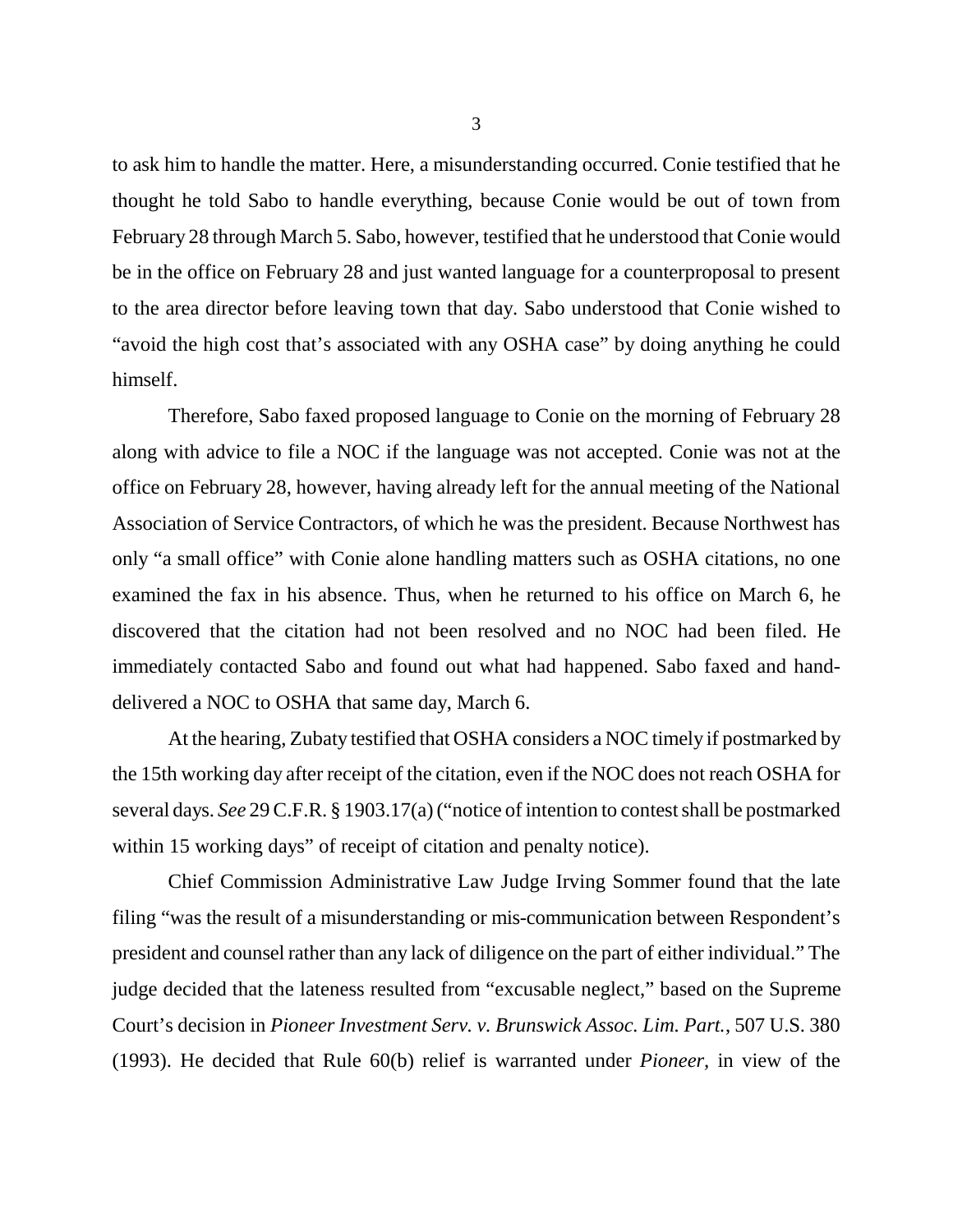significant consequences to Northwest if the final order is not vacated, and the apparent lack of harm to the Secretary due to the minimal lateness of the NOC here.

#### **DISCUSSION**

In considering Northwest's request for relief under Rule 60(b)(1), the judge followed long-standing Commission precedent that relief may be granted under that rule from a final order that is due to a late-filed NOC. *E.g., Craig Mechanical Inc.*, 16 BNA OSHC 1763, 1993-95 CCH OSHD ¶ 30,442 (No. 92-372, 1994), *aff'd without opinion*, 55 F.3d 633 (5th Cir. 1995); *Jackson Assoc. of Nassau,* 16 BNA OSHC 1261, 1993-95 CCH OSHD ¶ 30,140 (No. 91-438, 1993); *Branciforte Builders, Inc.*, 9 BNA OSHC 2113, 1981 CCH OSHD ¶ 25,591 (No. 80-1920, 1981).

In arguing that relief under Rule 60(b) is not available for late-filed NOC's, the Secretary looks to the language of section 10(a) of the Act, which explicitly provides that an uncontested citation and notice of proposed penalty "shall be deemed a final order of the Commission and not subject to review by any court or agency." The Secretary notes that section  $12(g)$  of the Act<sup>5</sup> makes the Federal Rules of Civil Procedure generally applicable to Commission "proceedings." However, in the case of an uncontested citation and notice of proposed penalty, the citation and proposed penalty is "deemed" a final order of the Commission by operation of law, not as a result of any Commission proceeding.

Rather than viewing section 10(a) of the Act as a provision to which Rule 60(b) applies, the Secretary construes section  $10(a)$  "in the nature of a statute of limitations which is subject to the traditional equitable doctrines of tolling and estoppel," citing *Irwin v. Dept. of Veterans Affairs*, 498 U.S. 89, 95 (1990).<sup>6</sup> *Irwin* held, however, that "a garden variety

<sup>&</sup>lt;sup>5</sup>That section provides: "Unless the Commission has adopted a different rule, its proceedings shall be in accordance with the Federal Rules of Civil Procedure." 29 U.S.C.  $§ 661(g).$ 

<sup>6</sup> The deadline at issue in *Irwin* was the original 30-day limit for a person to file a (continued...)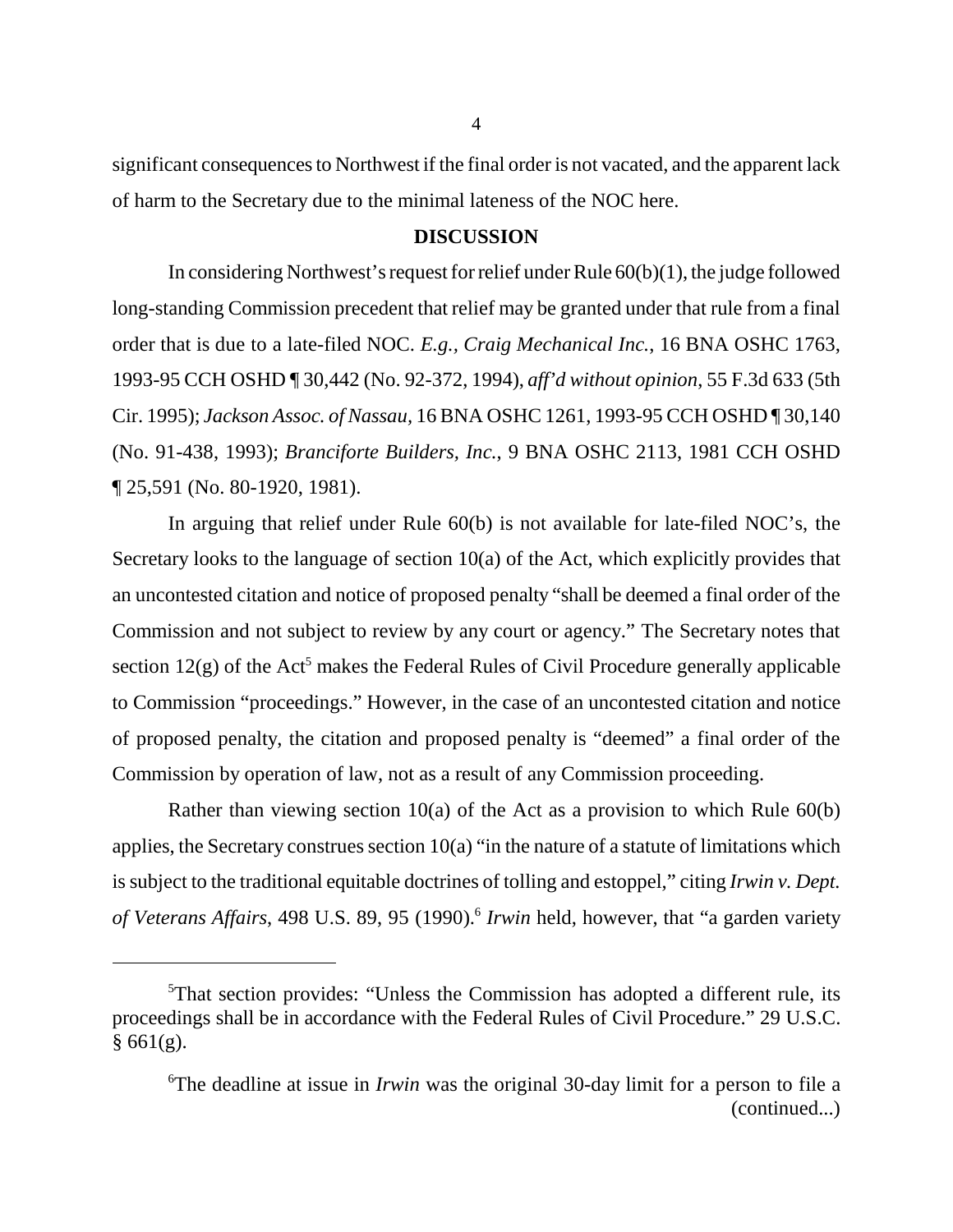claim of excusable neglect" is insufficient to warrant equitable tolling. *Id.* at 96. As noted, Rule  $60(b)(1)$  permits discretionary relief from a final order that is entered due to the moving party's "excusable neglect." Accordingly, the Secretary argues, the Commission lacks the authority to grant Rule 60(b) relief to set aside a section 10(a) final order. (There is no issue of equitable estoppel in this case.)

In *Jackson*, the Commission held that section 10(a) does not prevent the Commission from ruling on whether to grant relief from a final order under Rule 60(b). The Commission concluded that nothing in the Act indicates that Rule 60(b) relief is unavailable from a final order due to a late-filed NOC. 16 BNA OSHC at 1264, 1993-95 CCH OSHD at pp. 41,451- 52. The Commission relied on the Secretary's acknowledgment that the Commission has jurisdiction to conduct a section 10© proceeding to determine whether or not an NOC was untimely, and on section  $12(g)$ 's application of the Federal Rules of Civil Procedure to Commission proceedings generally. *Id.* The Commission further noted that the rule expressly applies to a "final judgment, order or proceeding," *see also J. I. Hass Co. v. OSHRC*, 648 F.2d 190 (3d Cir. 1981), and it held that "the Act recognizes only one type of final order, although there are a number of methods by which an enforceable final order may be obtained." 16 BNA OSHC at 1263-64, 1993-95 CCH OSHD at p. 41,451.

 $6$ (...continued)

federal civil action claiming employment discrimination by a federal agency, following receipt of a "right-to-sue letter" from the Equal Employment Opportunity Commission ("EEOC"). That deadline, since extended to 90 days, is contained in 42 U.S.C. § 2000e-16(c).

The Court noted that "we have held that the statutory time limits applicable to lawsuits against private employers under Title VII [of the Civil Rights Act of 1964] are subject to equitable tolling." 498 U.S. at 95. The Court referred to decisions addressing the provision of Title VII that gives a person generally 180 days to file a charge with the EEOC claiming employment discrimination by a private employer. *E.g., Zipes v. Trans World Airlines, Inc.*, 455 U.S. 385, 393 (1982) (citing 42 U.S.C. § 2000e-5(c)).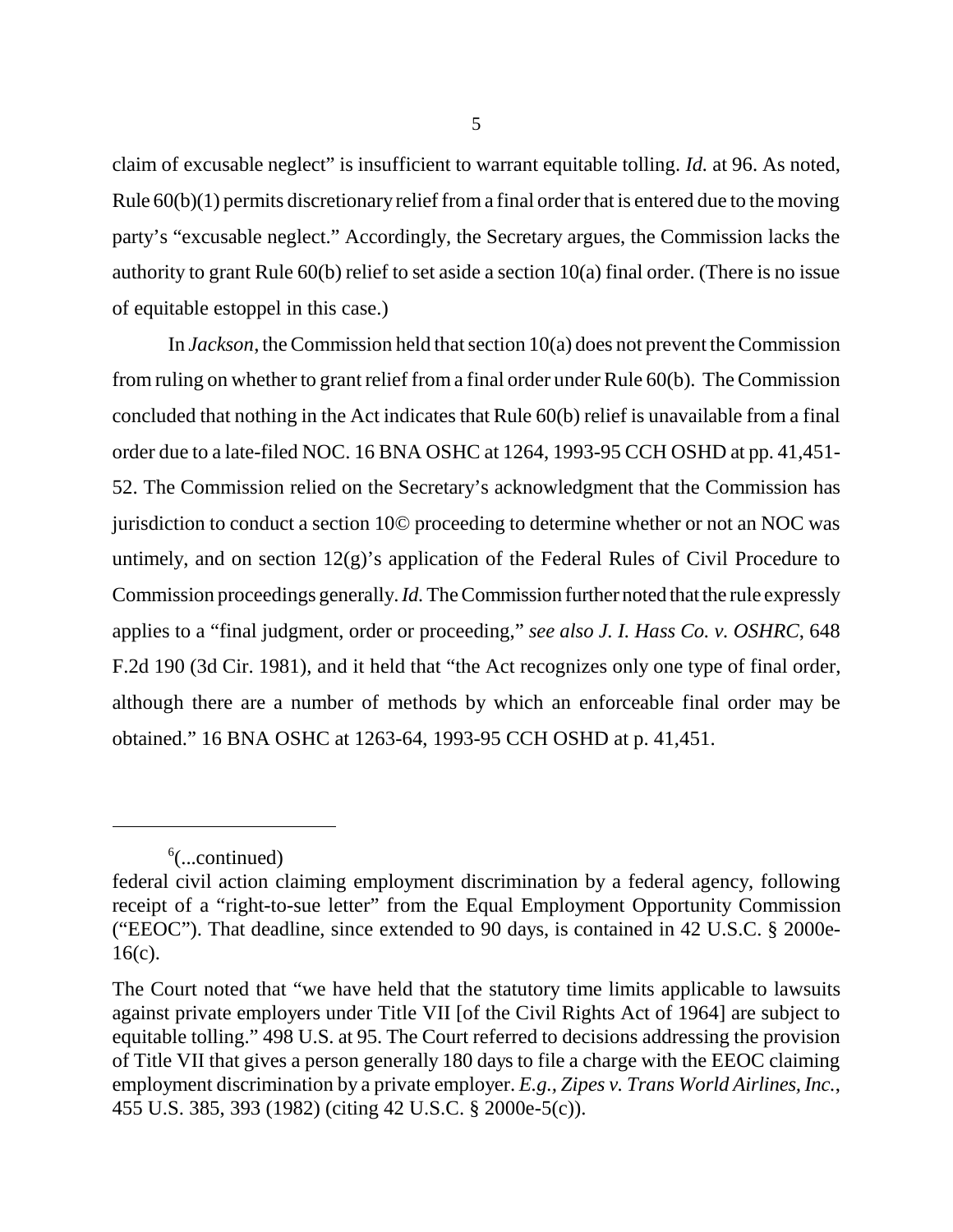6

We will apply the Commission's long-standing precedent in this case.<sup>7</sup> The relevant portion of Rule 60(b) in this case is subsection (1), which, as noted, permits discretionary relief from final orders that have been entered due to the party's "mistake, inadvertence, surprise, or excusable neglect." In *Pioneer*, the Supreme Court ruled on the meaning of "excusable neglect." Although *Pioneer* addressed that term in the context of a Bankruptcy Act Rule, the U. S. courts of appeals generally have held that the analysis in *Pioneer* applies to "excusable neglect" as used in other federal procedural rules. *E.g., Robb v. Norfolk & Western Ry. Co.*, 122 F.3d 354, 361-62 and n. 6 (7th Cir. 1997) (applying *Pioneer* analysis to Rule 60(b) and noting holdings in eleven circuits that "excusable neglect" has broader meaning since *Pioneer* with respect to federal rules other than Bankruptcy Act rules). *See, e.g., Spitzer Great Lakes Ltd. v. U. S. EPA*, 173 F.3d 412, 416 (6th Cir. 1999) (*Pioneer*

Commissioner Visscher is not persuaded by the Secretary's "statutory limitation" argument, and he would continue to apply Rule 60(b) to late-filed NOC's. In his view, the statutory deadlines referred to in *Irwin* are different from section 10(a) of the Act, because under none of those provisions would the late-filing party have a judgment automatically entered against it as a result. Thus, a party in those situations would not be able to request relief from the consequences of the late filing under Rule 60(b), because it provides relief only from "a final judgment, order, or proceeding." By contrast, an employer who files an untimely NOC automatically becomes subject to a "final order" to which, in his view, Rule 60(b) explicitly applies by virtue of section  $12(g)$  of the Act, 29 U.S.C. § 661(g). As mentioned, that provision requires the Commission to conduct its proceedings "in accordance with the Federal Rules of Civil Procedure," unless it has adopted a different rule. The Commission has not adopted a different rule on the subject.

<sup>&</sup>lt;sup>7</sup>Chairman Rogers believes that the Secretary's "statutory limitation" argument is a substantial one, particularly in light of the language of sections  $10(a)$  and  $12(g)$  of the Act. In addition, she is concerned about the effect of *Pioneer* -- and its resultant apparent broadening of the meaning of "excusable neglect" -- on the availability of Rule 60(b) relief as it applies to late notices of contest. In her view, the post-*Pioneer* application of Rule 60(b) may result in a lowering of the bar to relief for late-filed notices of contest in a way that may be at distinct tension with the Congressional intent of the Act. Congress provided a short period of time in which to initiate a contest in order to ensure prompt abatement of workplace hazards. Nevertheless, she declines to resolve that argument at this time, however, and will apply the Commission's long-standing precedent in resolving this case.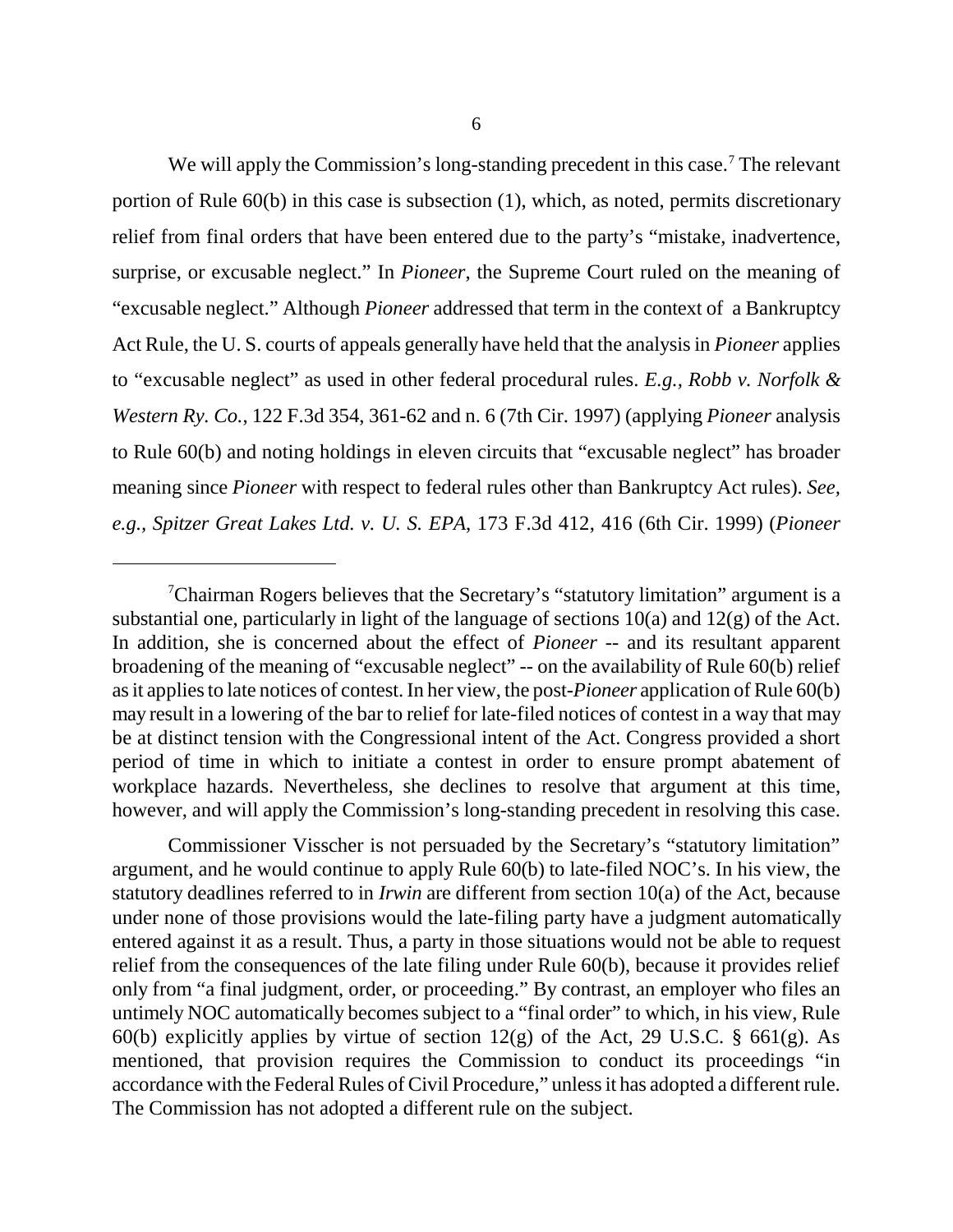definition of "excusable neglect" applies to Federal Rules of Civil Procedure). *Cf. Stutson v. United States*, 516 U.S. 193, 195-96 (1996) (Court perceived "at least a reasonable probability" that Eleventh Circuit on remand would reach result consistent with six other circuits, which hold that *Pioneer* standard applies to "excusable neglect" as used in Federal Rule of Appellate Procedure 4 concerning late-filed appeals).

#### *Pioneer* stated:

With regard to [whether] a party's neglect of a deadline is excusable, ... we conclude that the determination is at bottom an equitable one, taking account of all relevant circumstances surrounding the party's omission. These include, as the Court of Appeals found, the danger of prejudice to the [opposing party], the length of the delay and its potential impact on judicial proceedings, the reason for the delay, including whether it was within the reasonable control of the movant, and whether the movant acted in good faith.

507 U.S. at 395 (footnote omitted). Applying those specific factors here, no prejudice to the Secretary's case or the Commission's adjudication is alleged or apparent here. The NOC was faxed and personally delivered to OSHA only one day after the deadline. Thus, it reached OSHA sooner than it might have if mailed in accordance with the Secretary's regulation. There is no suggestion that Northwest acted in other than good faith.

The record also shows that Northwest's president and its attorney showed some diligence in pursuing their remedies. The delay resulted from a miscommunication between the two of them. It was not due fundamentally to simple neglect by either of them, or to deficient procedures at Northwest for handling important documents. Northwest responded promptly to the citation by scheduling an informal conference with OSHA. Northwest had a small office, which makes it understandable that the president alone dealt with OSHA citations, and that no one else reviewed the attorney's fax during Conie's temporary absence. In any event, deficiencies in office procedures are not *per se* inexcusable under Rule 60(b). *See Pioneer*. *Cf., e.g., Louisiana-Pacific Corp.*, 13 BNA OSHC 2020, 1987-90 CCH OSHD ¶ 28,409 (No. 86-1266, 1989) (Commission expects employers to "maintain orderly procedures for handling important documents.")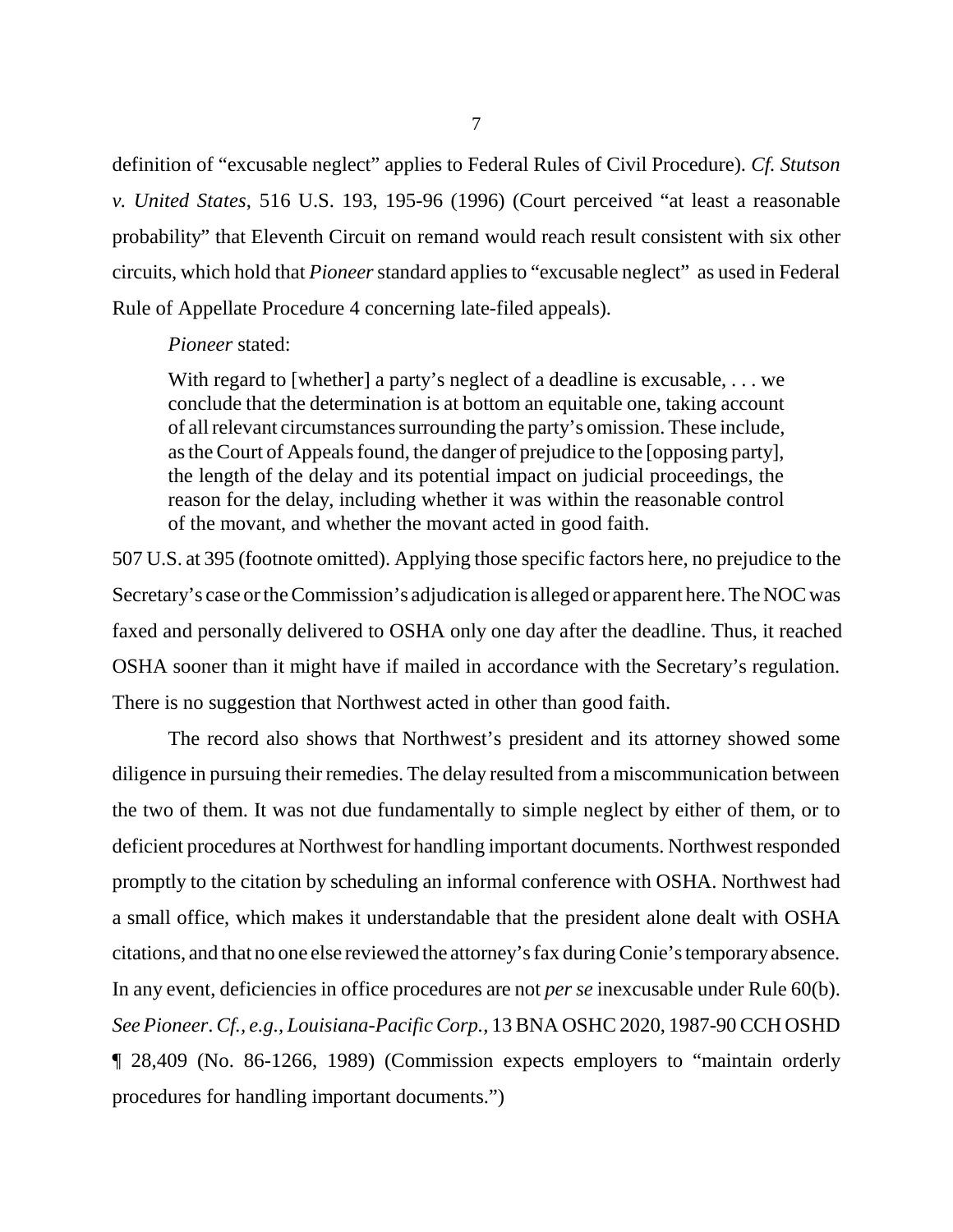Miscommunication between a party and its counsel, resulting in a default judgment, has been termed excusable neglect. In a recent case, the Eleventh Circuit found that counsel's failure to file a timely demand for trial *de novo* of an age discrimination claim, following an arbitrator's adverse decision, was "excusable neglect" where it was due to "a failure in communication between the associate attorney and the lead counsel." *Cheney v. Anchor Glass Container Co.*, 71 F.3d 848, 850 (11th Cir. 1996). *See also Butner v. Neustadter*, 324 F.2d 783 (9th Cir. 1963) (counsel's filing of appearance in case one day late, due to flawed communications between various counsel involved, warranted Rule 60(b) relief).

The Commission has granted relief to an employer where miscommunication occurred *within* its attorney's office. *P & A Constr. Co.*, 10 BNA OSHC 1185, 1981 CCH OSHD ¶ 25,783 (No. 80-3848, 1981) (relief granted for late-filed NOC where employer's attorney had dictated it to his secretary before traveling out of town, and secretary assured him when he called that it had been timely mailed, although secretary inadvertently had deleted it instead).<sup>8</sup> Although the delay here was within the reasonable control of Northwest, that fact alone does not negate its claim for relief, however. In *Pioneer*, for example, the attorney's neglect at issue was held excusable even though the situation was within the attorney's control.

We agree with the judge that, considering all the circumstances here, Northwest's neglect was excusable. As in *Pioneer*, "the lack of any prejudice to the [opposing party] or to the interests of efficient judicial administration, combined with the good faith of respondents and their counsel, weigh strongly in favor of permitting the tardy claim." 507

<sup>8</sup> This case is distinguishable from *Byrd Produce Co.*, 16 BNA OSHC 1268, 1993-95 CCH OSHD ¶ 30,139 (No. 91-823, 1993). There, the Commission held the employer fully accountable for its attorney's neglect, which was held not excusable and resulted in late filing of the NOC. There, either the attorney's assistant failed to get the citations to the attorney in timely fashion, or the attorney neglected to note them in timely fashion. *Byrd* was a case of apparent simple neglect rather than understandable miscommunication.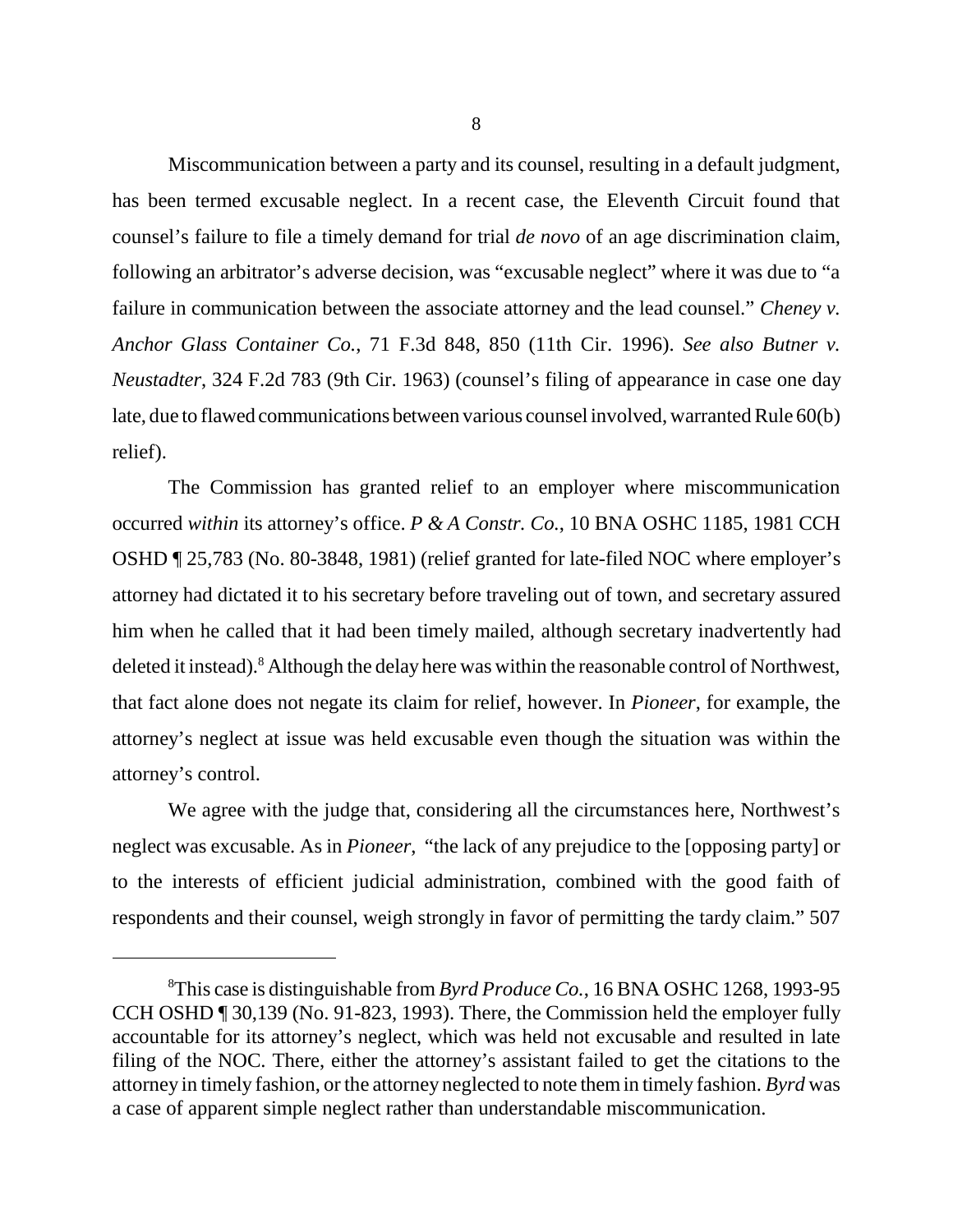U.S. at 398. Also, the reason for the delay was an excusable miscommunication between Northwest and its attorney. Moreover, the Commission's proceedings to resolve the merits of Northwest's contest would not have been delayed due to the untimely filing, because as mentioned, the NOC reached OSHA more quickly than it might have if mailed on time. The neglect here was excusable.

In order to be eligible for relief under Rule  $60(b)(1)$ , the moving party also must allege a meritorious defense. *Marshall v. Monroe & Sons, Inc.*, 615 F.2d 1156, 1160 (6th Cir. 1980). That element has been "satisfied with minimal allegations that the employer could prove a defense if given the opportunity." *Jackson Assoc.,* 16 BNA OSHC at 1267, 1993-95 CCH OSHD at p. 41,455. *See INVST Financial Group, Inc. v. Chem-Nuclear Systems*, 815 F.2d 391, 399 (6th Cir.) ("The key consideration is 'to determine whether there is some possibility that the outcome of the suit after a full trial will be contrary to the result achieved by the default'") (quoting 10 Charles A. Wright, *et al.*, *Federal Practice and Procedure* ("*Wright & Miller*") § 2697, p. 531 (1983)), *cert. denied sub nom. Garratt v. INVST Financial Group, Inc.*, 484 U.S. 927 (1987).

We find that Northwest has made the necessary averment of a meritorious defense. Conie testified that "I didn't feel that there was any merit to the violation and . . . that we were within the definition of the code . . . we complied with the code." Sabo testified that Conie "discussed the problems" with the citation, which as noted (note 4) alleged a trenching violation, and "felt that [OSHA] did not follow the terms of the protocol of the trench, its dimensions, the type of soil that was classified." At the hearing, the judge noted that "it's been established that [Conie] opposed the citation[], the penalty and furthermore, the classification[.]"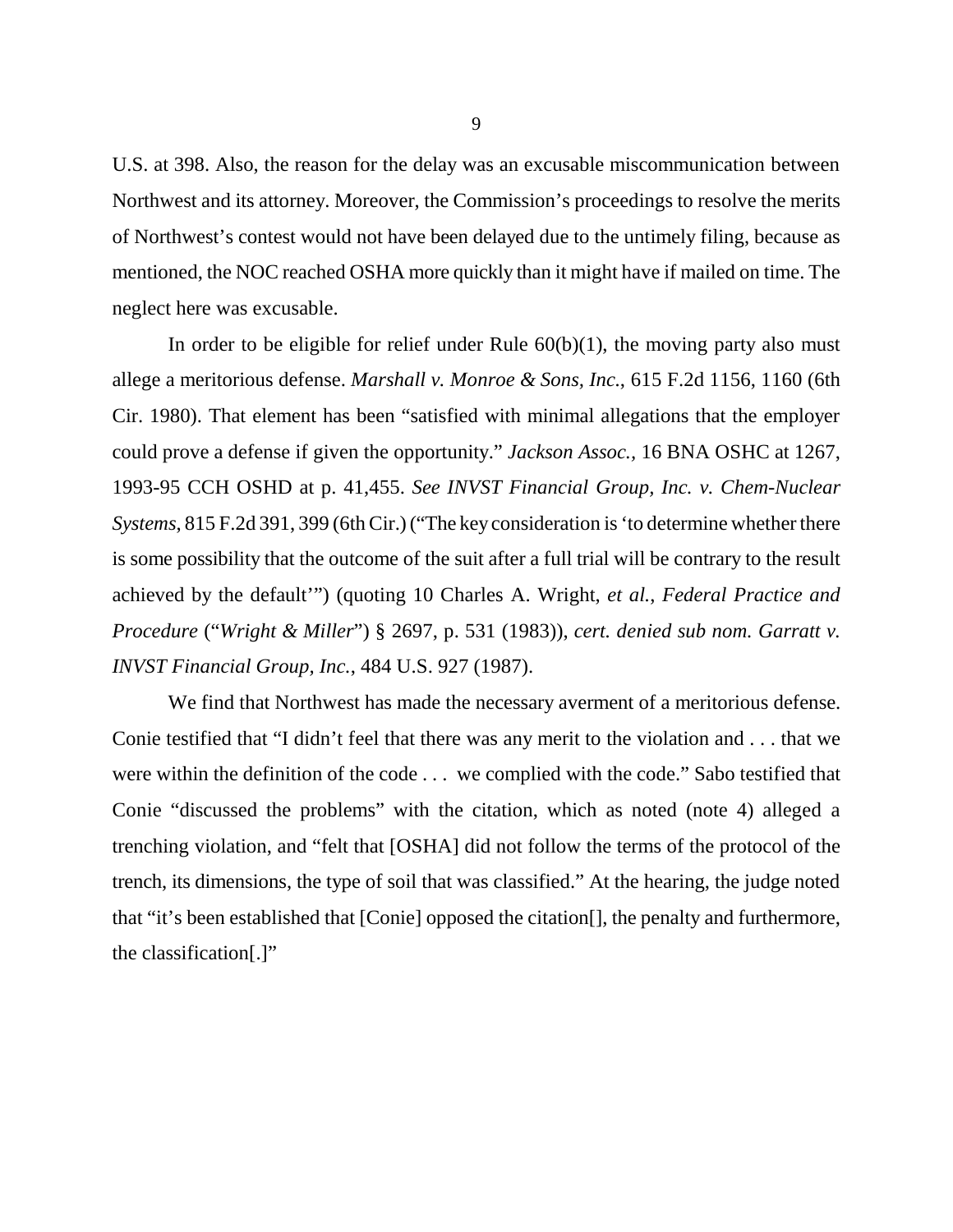Thus, we affirm the judge's action in granting relief from the final order, and we remand this case for further proceedings consistent with this decision. SO ORDERED.

 $\sqrt{s/}$ 

Thomasina V. Rogers Chairman

 $\sqrt{s}$ /

Gary L. Visscher Commissioner

Dated: September 30, 1999